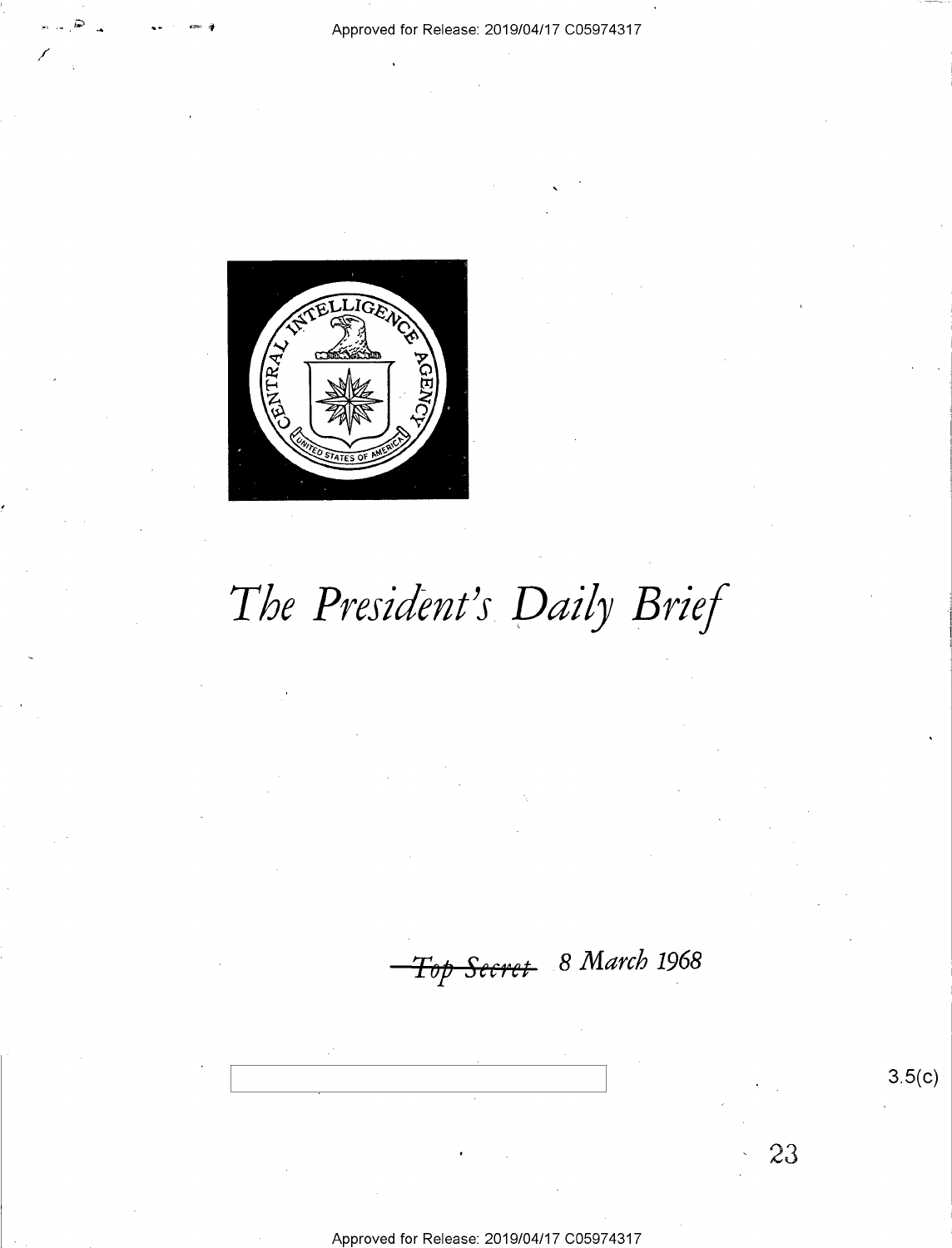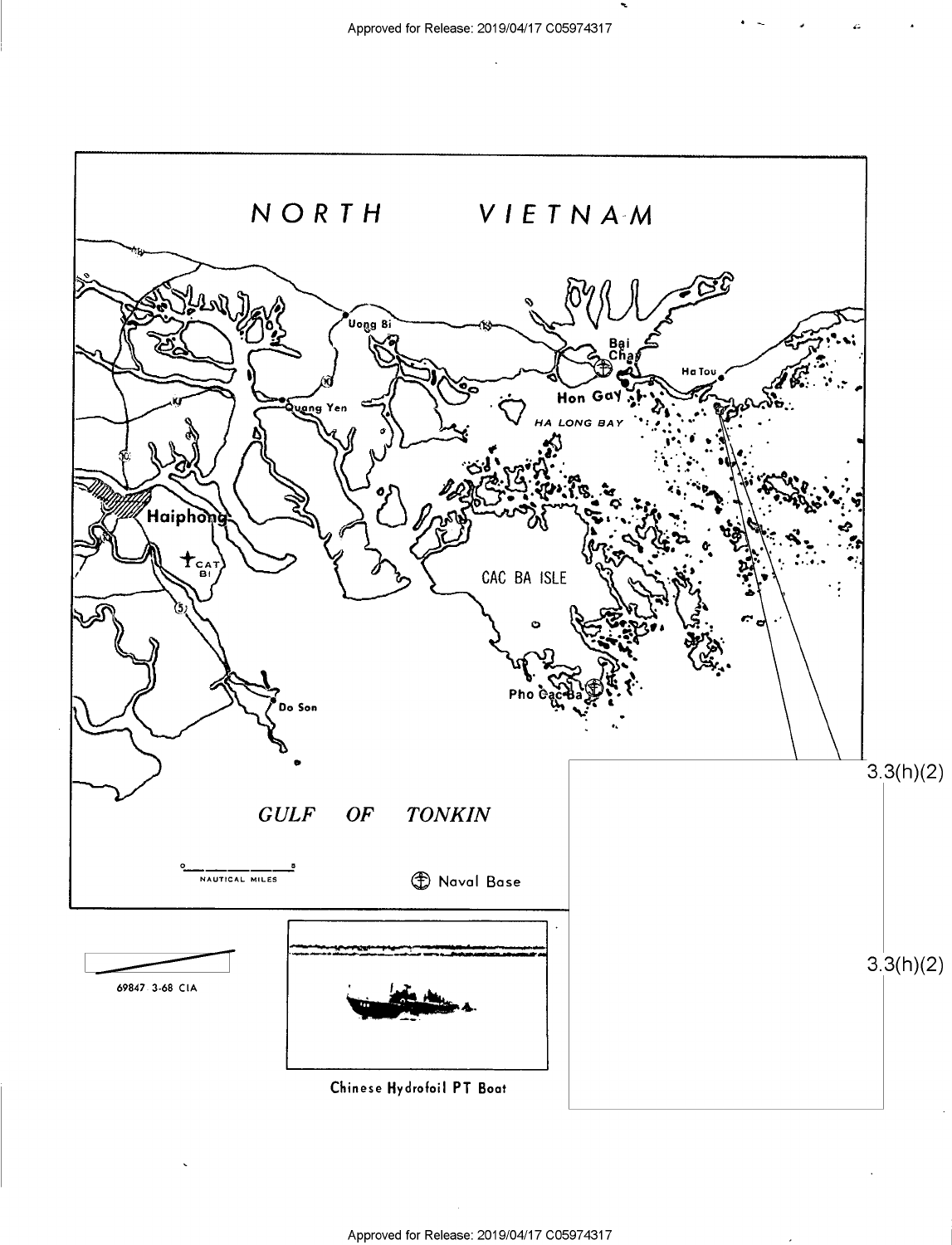Approved for Release: 2019/04/17 C05974317

### DAILY BRIEF 8 MARCH 1968

l. North Vietnam

Chinese-built hydrofoil torpedo boat--<br>the most modern craft of its kind. Bethe most modern craft of its kind. B<br>cause of greater speed and stability, the North Vietnamese will find it is considerably superior to the Soviet torpedo boats which they already have. It<br>is excellent for hit-and-run tactics, and could be used against US naval forces in the Tonkin Gulf.

### 2. South Vietnam

3. Panama

A motion of no confidence in the<br>government of Premier Loc has been placed before the lower house, but it<br>is not expected to be acted upon for some weeks. Action on the government budget has priority on the agenda, and<br>any formal recommendation of no confidence must have the approval of both houses of the assembly.

Robles, in a nationwide radio-TV<br>speech yesterday, virtually slammed the<br>door on a negotiated settlement. He announced that he had not appeared be-<br>fore the assembly commission investigating the charges against him because he views the entire procedure as "illegal and immoral." The impeachment process, he said, is "completely null."

 $3.3(h)(2)$ 

4. Warsaw Pact

The two-day pact meeting ended in Sofia yesterday without any sign of a There are no reports yet on what was discussed, and a final communique has not been released.

<del>TOP SECRET :</del>

၁.၁(၄)

 $3.3(h)(2)$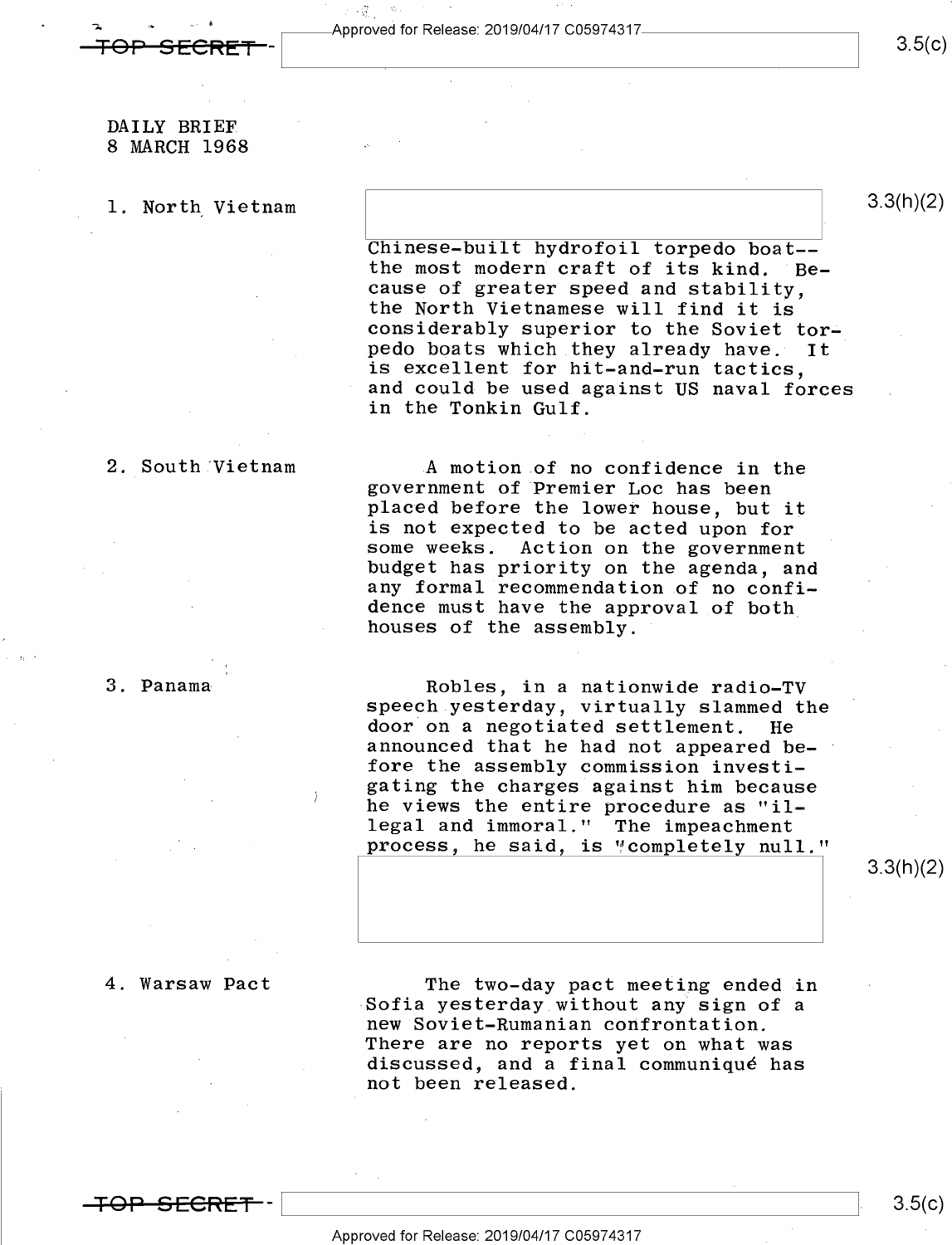Approved for Release: 2019/04/17 C05974317

5. Berlin



6. Western Europe The informal arrangements by which<br>the US and the West Europeans have tra-<br>ditionally organized themselves to sell gold to world buyers may be breaking<br>down. down.

> Most members of the so-called<br>London Gold Pool are losing their en-<br>thusiasm for the system managed by the Bank of England. Under the system each member is expected to share the burdens<br>of any other who is hit hard by loss of reserves to speculators and hoarders. But Italy, for instance, now finds itself already purchasing directly from the US.all of the gold that it is required to provide to the pool. Other members are also wavering.

> If this trend continues, the pool would lose its purpose. The US would in effect assume a 100 percent share of<br>the gold losses in the official European gold market. The other members .would retain their gold reserves, while US reserves would continue to decline.

The immediate problem is that between 29 February and 5 March.losses of the pool reached \$224 million; the US in turn has had to ask members for an additional contribution of \$200 million.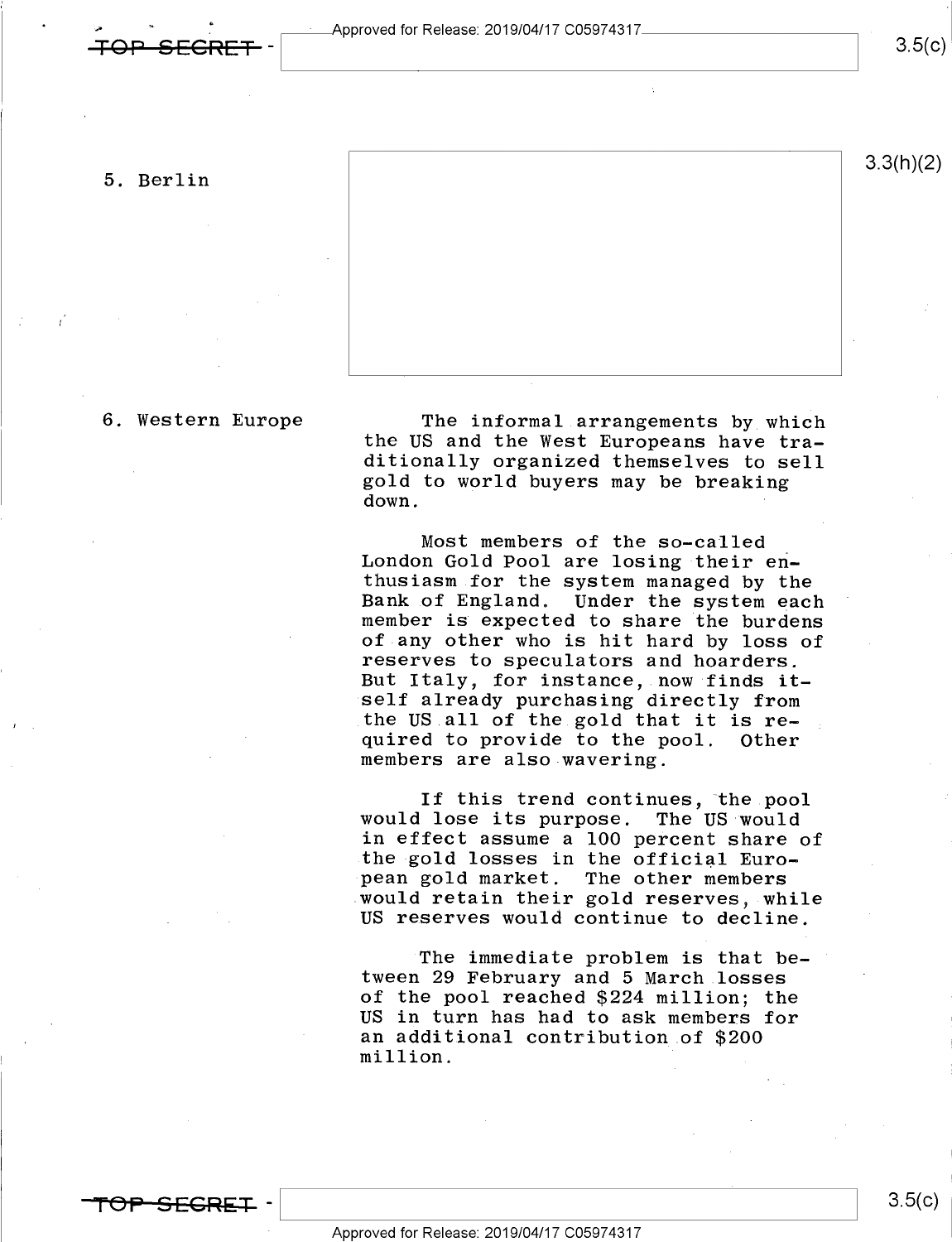7. Czechoslovakia

The defection of the Czech general<br>has caused a major stir in Prague. The main party daily is suggesting that the general got away because of protection given him by Novotny and his backers.<br>Other voices are calling on the defense minister, the secret police chief, and the prosecutor general to resign.

All of this comes at the best pos-<br>sible time for the new party secretary, Dubcek. As a result, the attacks on<br>Novotny should pick up markedly; his resignation as president is probably<br>not far off.

### 8. Philippines

US-Philippine relations took a<br>strange turn yesterday. The Philip-<br>pine Embassy in Saigon told our embassy there that, effective immediately, Clark Air Base and other US bases in the Philippines will be prohibited to<br>US servicemen and civilian personnel visiting on leave. Clarification from<br>Manila is expected shortly.

 $3.5(c)$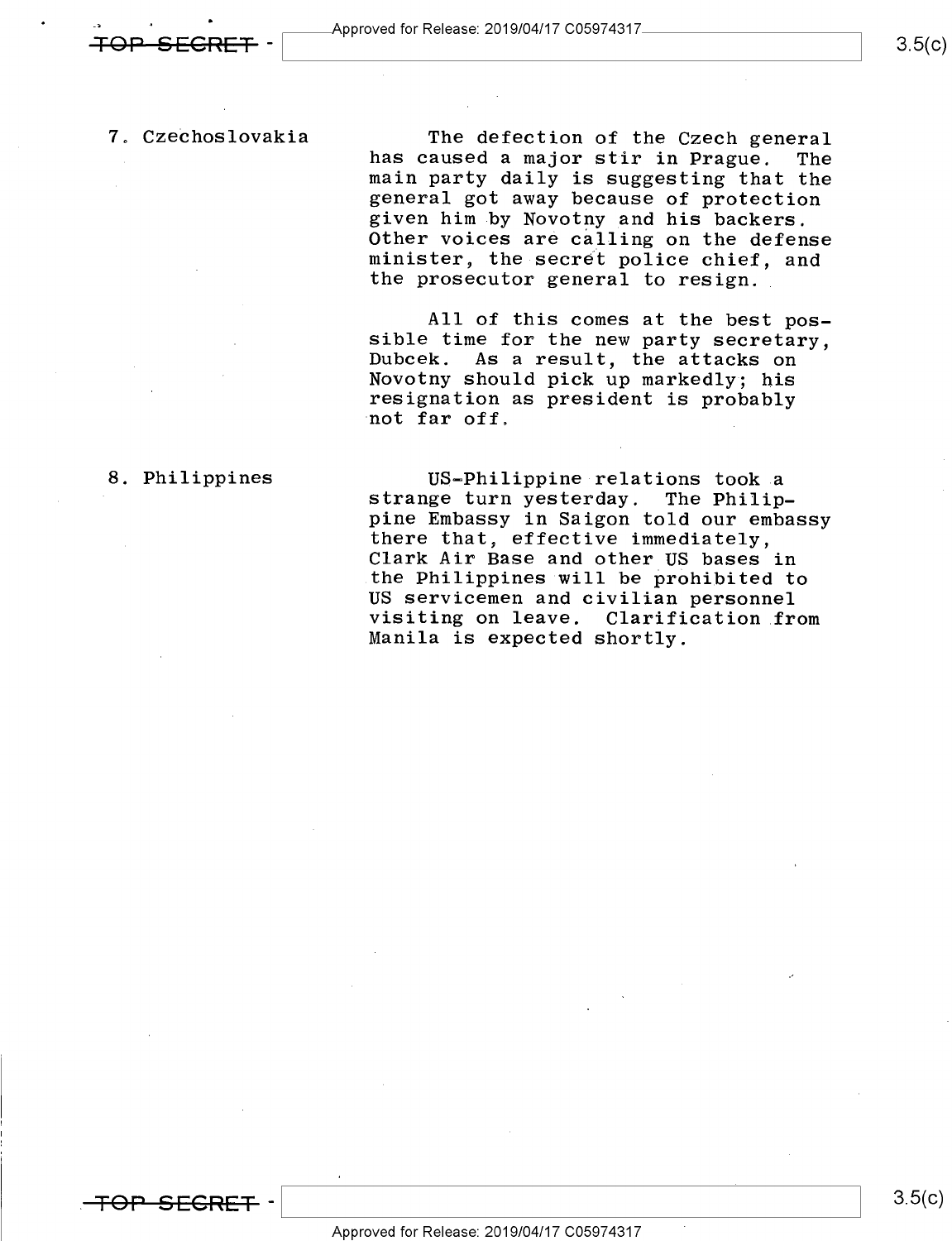$\langle$ 

Top Secret

Approved for Release: 2019/04/17 C05974317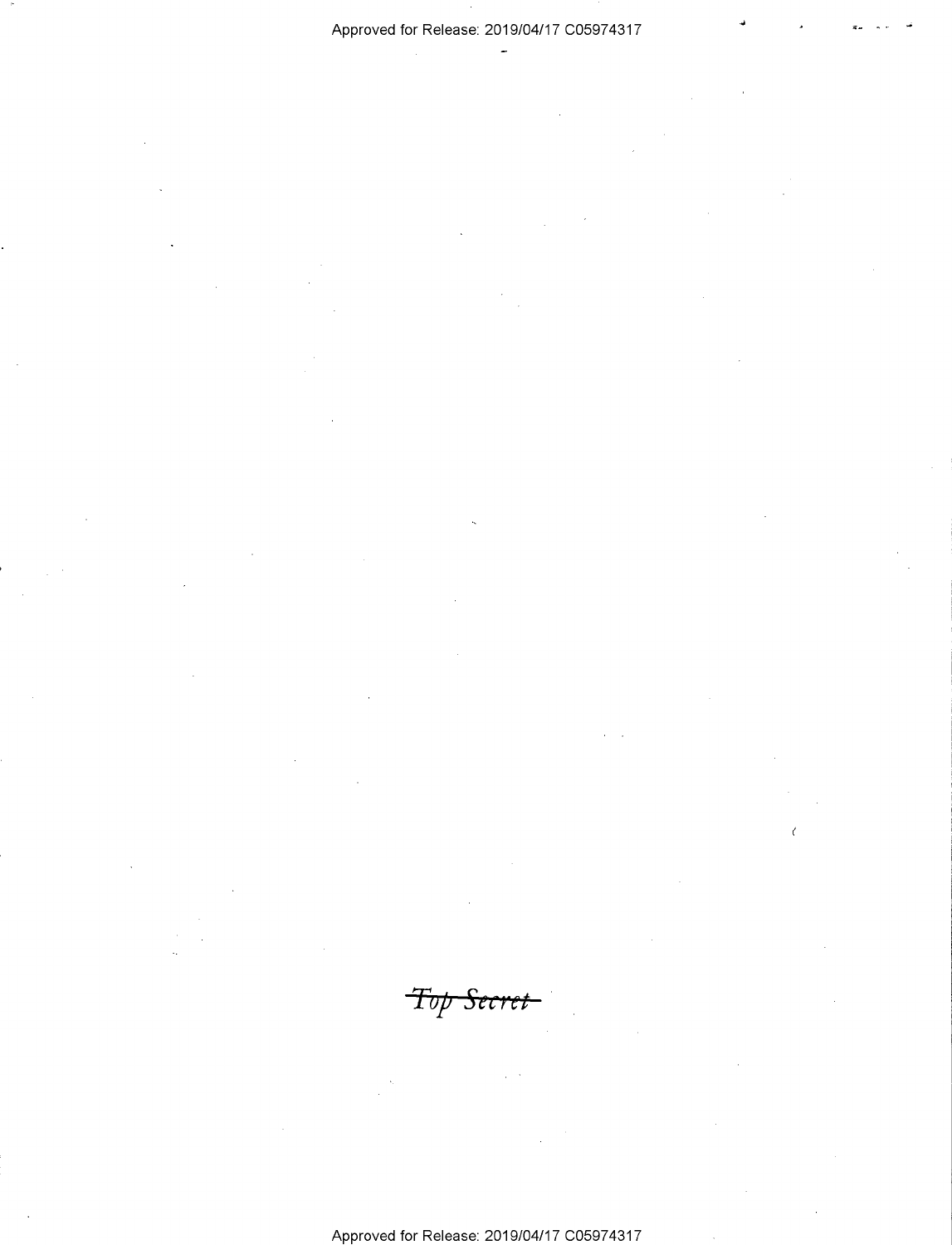Approved for Release: 2019/04/17 C05974317

**Top Secret** 



### FOR THE PRESIDENT'S EYES ONLY

## Special Daily Report on North Vietnam

**Top Secret**  $3.5(c)$ 16

8 March 1968

Approved for Release: 2019/04/17 C05974317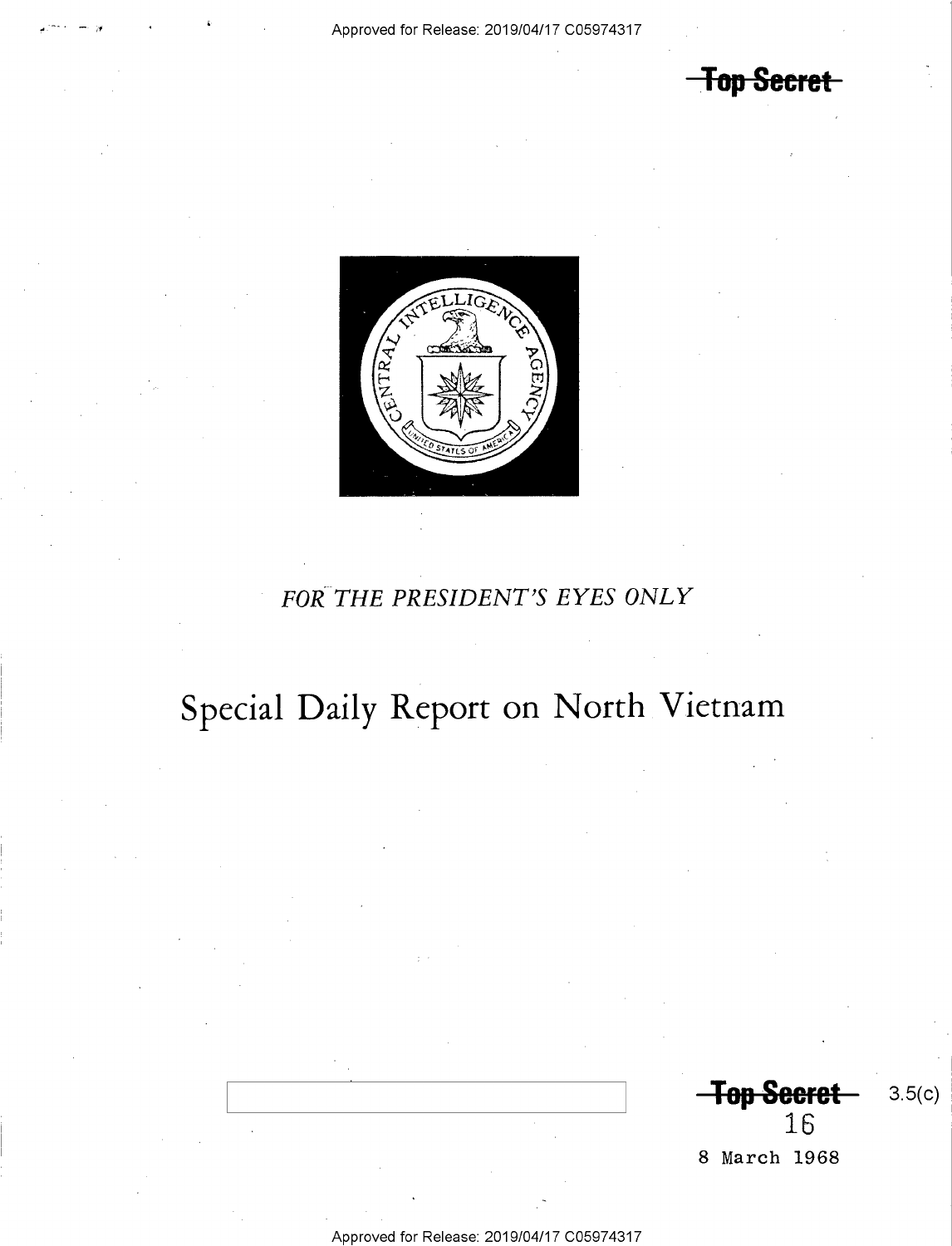. - -  $\vec{\tau}$ OP SECRET  $\cdot$   $\sqrt{\phantom{a}}^{2}$  Approved for Release: 2019/04/17 C059/431/-

> Special Daily Report on North Vietnam for the President's Eyes Only

### 8 March 1968

### I. NOTES ON THE SITUATION

More Comments from French Correspondent: In further debriefing by US Embassy officers in Paris, Cabanes, the former French Press Agency correspondent in Hanoi, reports that the North Vietnamese were not completely satisfied with the results of<br>the Tet offensive. He claims that in private con He claims that in private conversations, North Vietnamese officials have displayed disappointment over the relatively good showing made by the South Vietnamese and the fact that so \ few South Vietnamese members defected to the Viet Cong.

In other aspects of the war, Cabanes provided little beyond the standard optimistic North Viet-<br>namese line. He characterizes the party's control He characterizes the party's control<br>ion as "strong and effective." He of the population as "strong and effective." says the North Vietnamese leadership's political dependence on Moscow and Peking is minimal, and he tries especially hard to discount Chinese influence He recounts a story about North Vietnamese officials being extremely disturbed over bomb damage to Chinese vessels in Haiphong because these officials feared "it might trigger a Chicom response or the sending of Chinese volunteers into North Vietnam."

\* \* \*

\_North Vietnamese Combat Officer's View of the War: A recently captured 76-page notebook, formerly<br>The property of a North Vietnamese signals officer,<br>is concerned with combat strength ratios. The is concerned with combat strength ratios. writer states that if the ratio is l5 allied to one Communist, "the enemy will win," but "the enemy will' lose if the ratio is five to one." He believes that the ratio in April 1967, after the 1966-67 dry season, was two and one-half to one. reinforcements "continue to increase day after day in order to prevent the enemy from increasing the ratio. We presently have 400,000 troops."

<del>-SECRET</del> -

s.5(¢)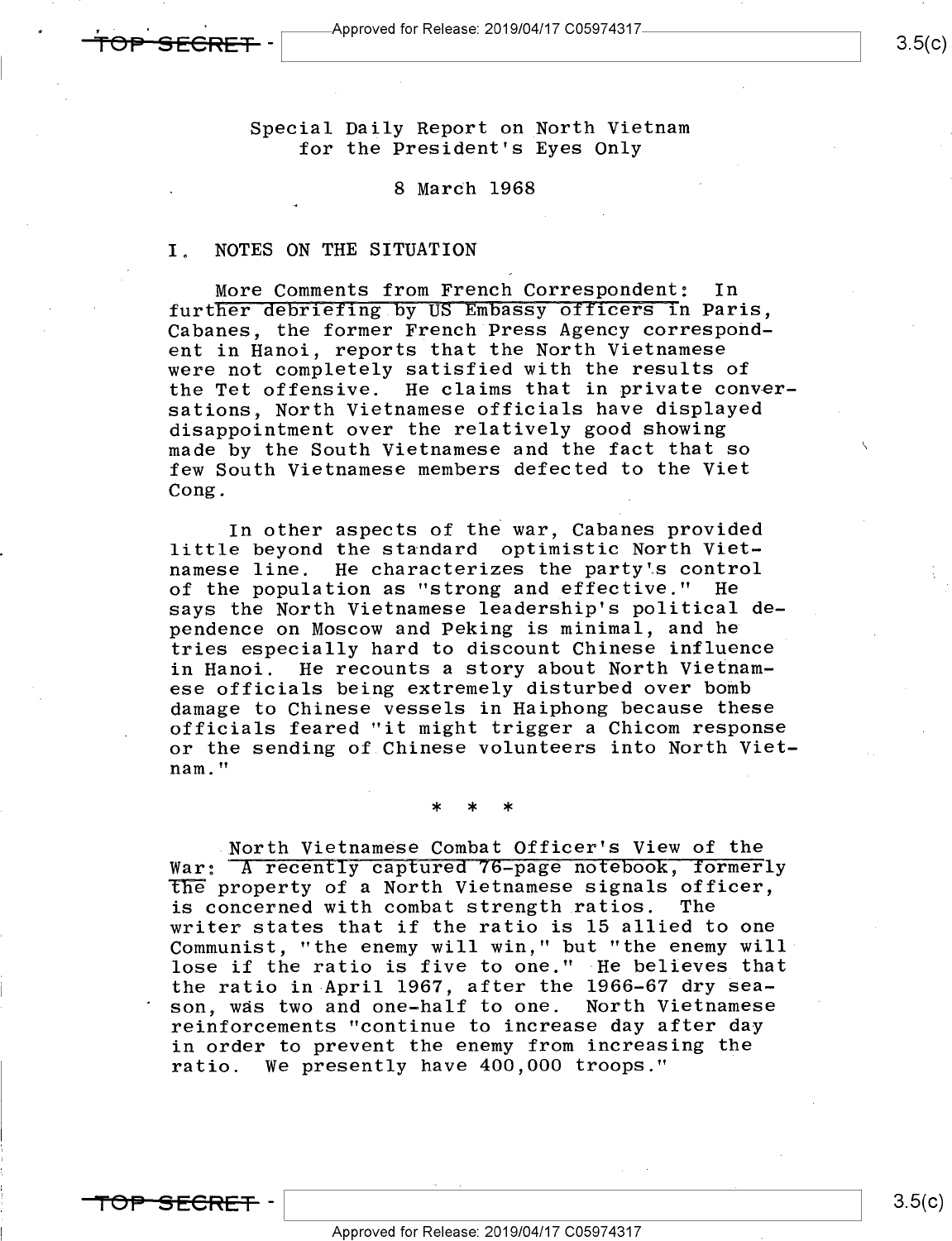<del>SECRET</del>

The writer asserts that the Communists have the initiative in the current winter-spring campaign. He says that in 1966-67 "we succeeded in deploying the enemy to the strategic positions selected by us." He feels this year's campaign may<br>be a good opportunity to achieve ultimate victory because opposing forces will be stretched thin.

The writer's views may not be an entirely accurate reflection of North Vietnamese strategic<br>thinking, but they are illustrative of an apparently widespread Communist conviction that the balance of<br>forces favors them. In earlier phases of the war,<br>Communists were instructed to believe in ultimate victory primarily because of the righteousness of their cause. Now the emphasis is on the superiority of Communist forces and strategy.

>l< \* \*

<del>OP SECRET</del> –

Approved for Release: 2019/O4/17 CO5974317

 $-2-$ 

 $3.3(h)(2)$ 

 $3.5(c)$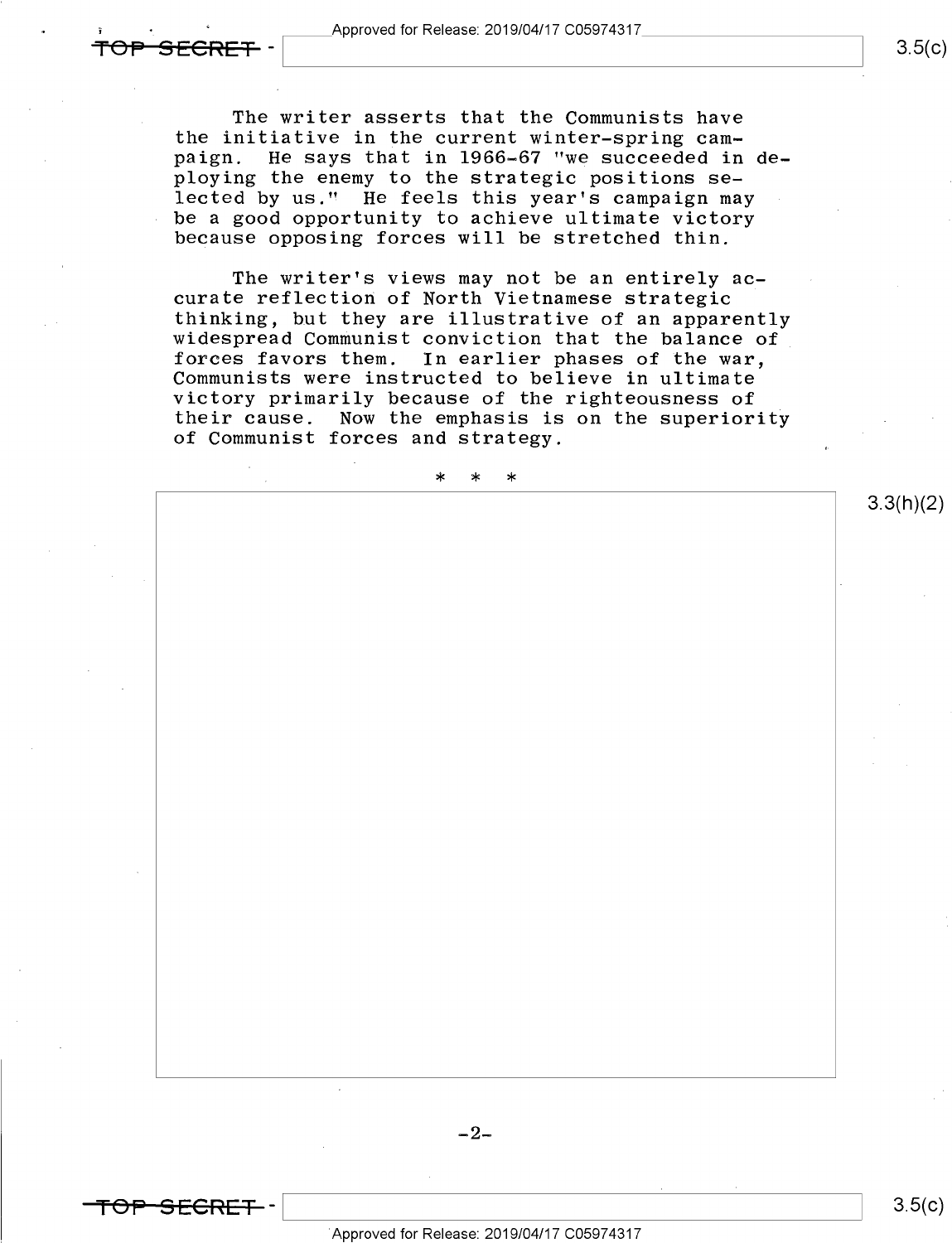T<del>OP SECRET</del> 1

 $3.5(c)$ 

3.3(h)(2)

3.3(h)(2)

Internal Security Measures:

 $\begin{array}{|l|} \hline & \text{in late} \ \hline \text{1967 the regime laid down strict measures to fur-ther tighten controls over the populace.} \hline \end{array}$ 

The new measures included increased patrols by local security forces,<br>more emphasis on detection of espionage, tighter<br>controls over the rice ration, closer surveillance<br>of individuals deemed "bad elements," and deten-<br>tion of "dangerous ele

None of these measures is new to life in North<br>Vietnam, and it seems likely that increased vigi-<br>lance last fall was prompted largely by the disrup-<br>tion caused by stepped-up US air attacks. There<br>were at least two propaga

confusion of which we are only dimly aware. Secu-<br>
rity almost certainly is a maior consideration<br>
Tural authorities were exhorted to be more<br>
responsible in caring for the needs of those evacu-<br>
ated from the cities. They

\* \* \*

Franco-Vietnamese medical aid for the Viet Cong: The<br>Franco-Vietnamese medical association in Paris has<br>assembled medical supplies valued at about \$20,000<br>for air shipment to Cambodia and onward to the<br>Viet Cong. Funds for

<del>TOP SECRET</del> –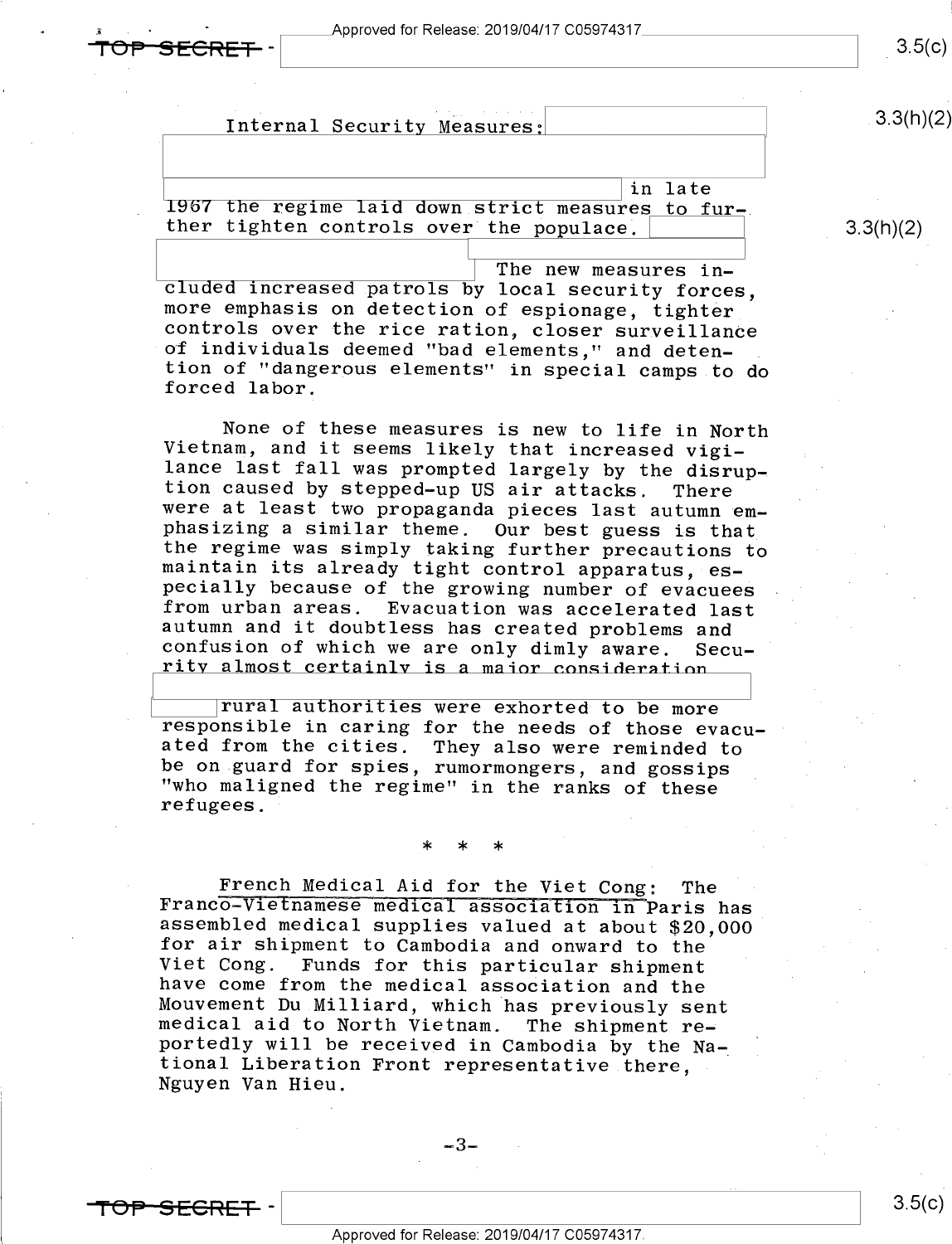Front Spokesman Discusses Tet Offensive: The deputy chief of the Liberation Front office in Mos-<br>cow told  $\begin{array}{c|c} \hline \end{array}$  recently that the Tet . cow told\ \recently that the Tet \_3.3(h)(2) offensive had proven that Viet Cong military forces <sup>V</sup> are still powerful and not "tired" as he claimed<br>the Pentagon and President Johnson had alleged. He the Pentagon and President Johnson had alleged. also said the objective of Viet Cong efforts is to<br>get the Americans out of Vietnam. In tough and get the Americans out of Vietnam. In tough and<br>cocky language, he warned that the Communists are prepared to outlast the Americans despite "their<br>stubborn nature," and that only after the US has evacuated South Vietnam "will there be negotiations."

\* \* \*

### \_ \* \* \*

Hanoi Overcomes POL Problems: A detailed review of the POL situation in Norfh Vietnam.over the last year indicates that Hanoi has overcome the effects of the 1966 bombings of petroleum<br>storage facilities. Specifically: storage facilities.

--POL imports were significantly larger in 1967 than in 1966. Most of the oil came by sea. from the USSR. The system of lighters at Haiphong is working well.

--Consumption in 1967 was also higher than in 1966, partly because the North Vietnamese had to depend more heavily on truck transport and POLdriven electric power plants. But POL losses from -bombing were drastically lower, and the net outcome was a modest increase in reserves.

--The North Vietnamese have dispersed most of<br>Storage facilities. This dispersal has been their storage facilities. so successful that they are not even bothering to .repair the central facilities damaged in the 1966 bombings.

#### ,-4-



 $3.5(c)$ 

3.3(h)(2)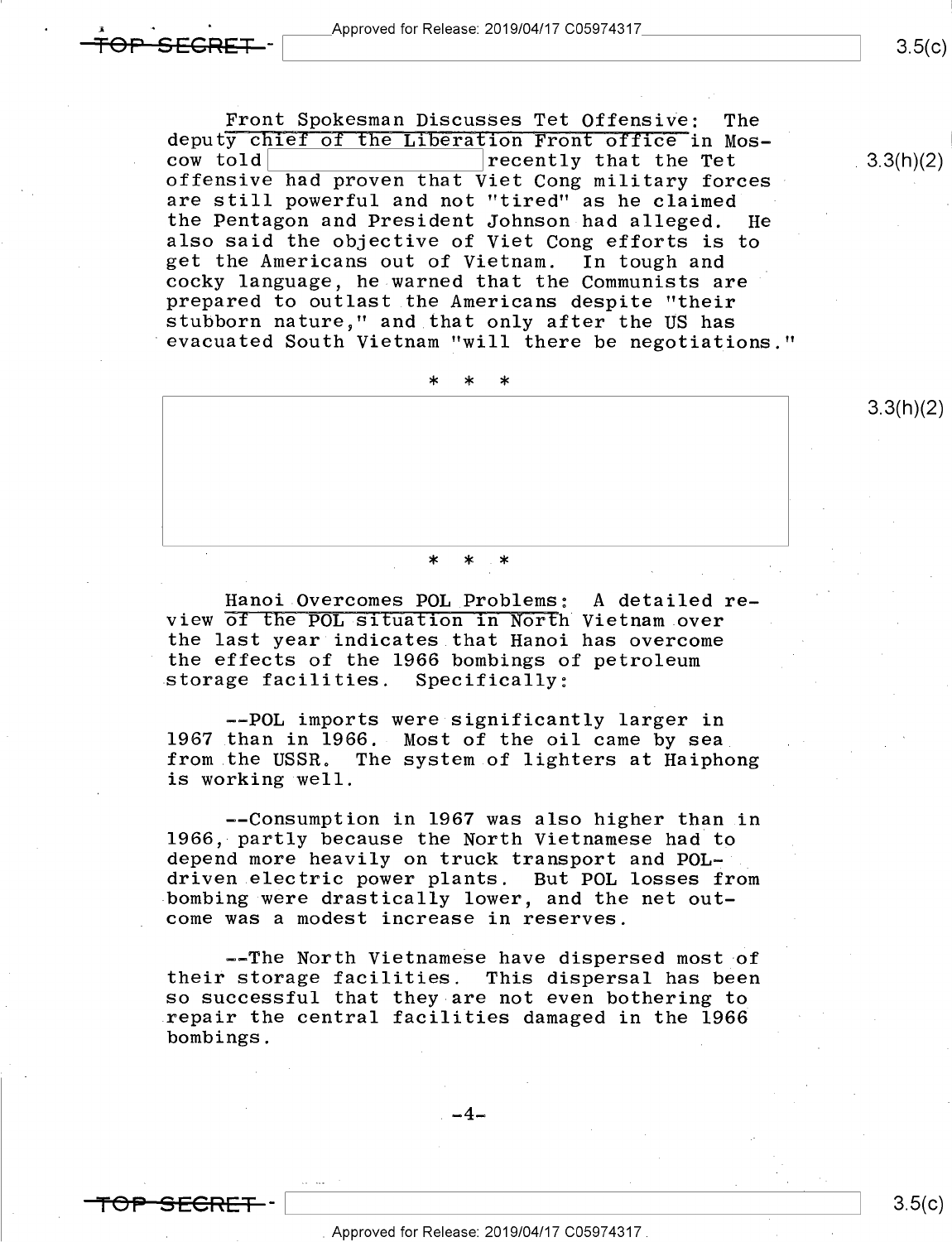II. NORTH VIETNAMESE REFLECTIONS OF US POLITICAL<br>ATTITUDES ON THE WAR

There is nothing of significance to report.

<del>TOP SECRET</del> –

-5-

\ \ s.s(¢)